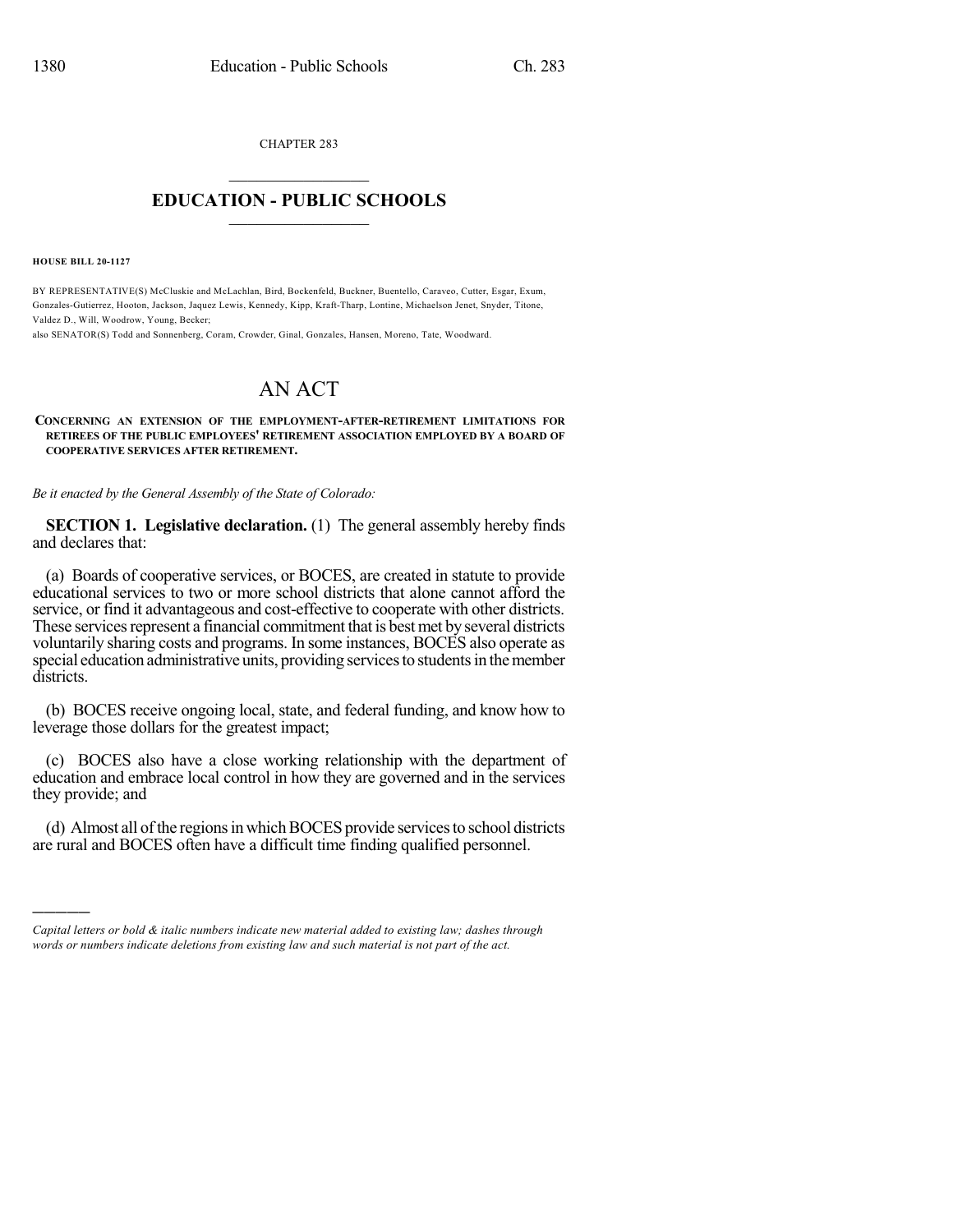(2) The general assembly further finds and declares that allowing BOCES to hire a limited number of retired special services providers, including speech language pathologists, school psychologists, social workers, occupational therapists, audiologists, teachers for the visually impaired and hard of hearing, early childhood education teachers, and others, and allowing them to receive a salary without a reduction in benefits through the public employees' retirement association will allow those BOCES serving as administrative unitsto provide support to the districts and students they serve.

**SECTION 2.** In Colorado Revised Statutes, 24-51-1101, **amend** (1) introductory portion, (1.8)(a), and (1.8)(b); and **add** (5) as follows:

**24-51-1101. Employment after service retirement - report - definitions repeal.** (1) Except as otherwise provided in subsections  $(1.8)$ , and  $(1.9)$ , AND  $(5)$ of this section or part 17 of this article 51, a service retiree from any division may be employed by an employer, whether or not in a position subject to membership, and receive a salary without reduction in benefits if the service retiree has not worked for any employer, as defined in section 24-51-101 (20), during the month of the effective date of retirement, and if:

(1.8) (a) A service retiree who is hired by a state college or university or by an employer in the school or Denver public schools division of the association pursuant to subsection  $(1.8)(b)$  of this section and who is not subject to the provisions of subsection (1.9) OR (5) of this section may receive salary without reduction in benefits if employment of more than four hours per day does not exceed one hundred forty days in the calendar year, if employment of four hours or less per day does not exceed nine hundred sixteen hours in the calendar year, or if employment consisting of a combination of daily and hourly employment does not exceed one hundred forty days per calendar year, and if the service retiree has not worked for any employer, as defined in section 24-51-101 (20), during the month of the effective date of retirement. A service retiree described in this subsection (1.8)(a) who works for any employer, as defined in section 24-51-101 (20), during the month of the effective date of retirement shall be subject to a reduction in benefits as provided in section 24-51-1102 (2).

(b) A state college or university or an employer in the school or Denver public schools division may hire up to ten service retirees who are not subject to the provisions of subsection  $(1.9)$  OR  $(5)$  of this section in areas where the employer determines that there is a critical shortage of qualified candidates and that the service retiree has unique experience, skill, or qualifications that would benefit the employer. The employer shall notify the association upon hiring a service retiree pursuant to this subsection (1.8). A list of any and all service retirees employed by the employer shall be provided to the association at the start of each calendar year and shall be updated prior to any additional hirings during the same calendar year.

 $(5)$  (a) SUBJECT TO SUBSECTION  $(5)$  (j) OF THIS SECTION, A SERVICE RETIREE WHO IS A SPECIAL SERVICE PROVIDER AND IS HIRED PURSUANT TO THIS SUBSECTION  $(5)$  BY A BOARD OF COOPERATIVE SERVICES THAT SATISFIES THE CRITERIA SPECIFIED IN SUBSECTION (5)(b) OF THIS SECTION MAY RECEIVE SALARY WITHOUT REDUCTION IN BENEFITS FOR ANY LENGTH OF EMPLOYMENT IN A CALENDAR YEAR IF THE SERVICE RETIREE HAS NOT WORKED FOR ANY EMPLOYER DURING THE MONTH OF THE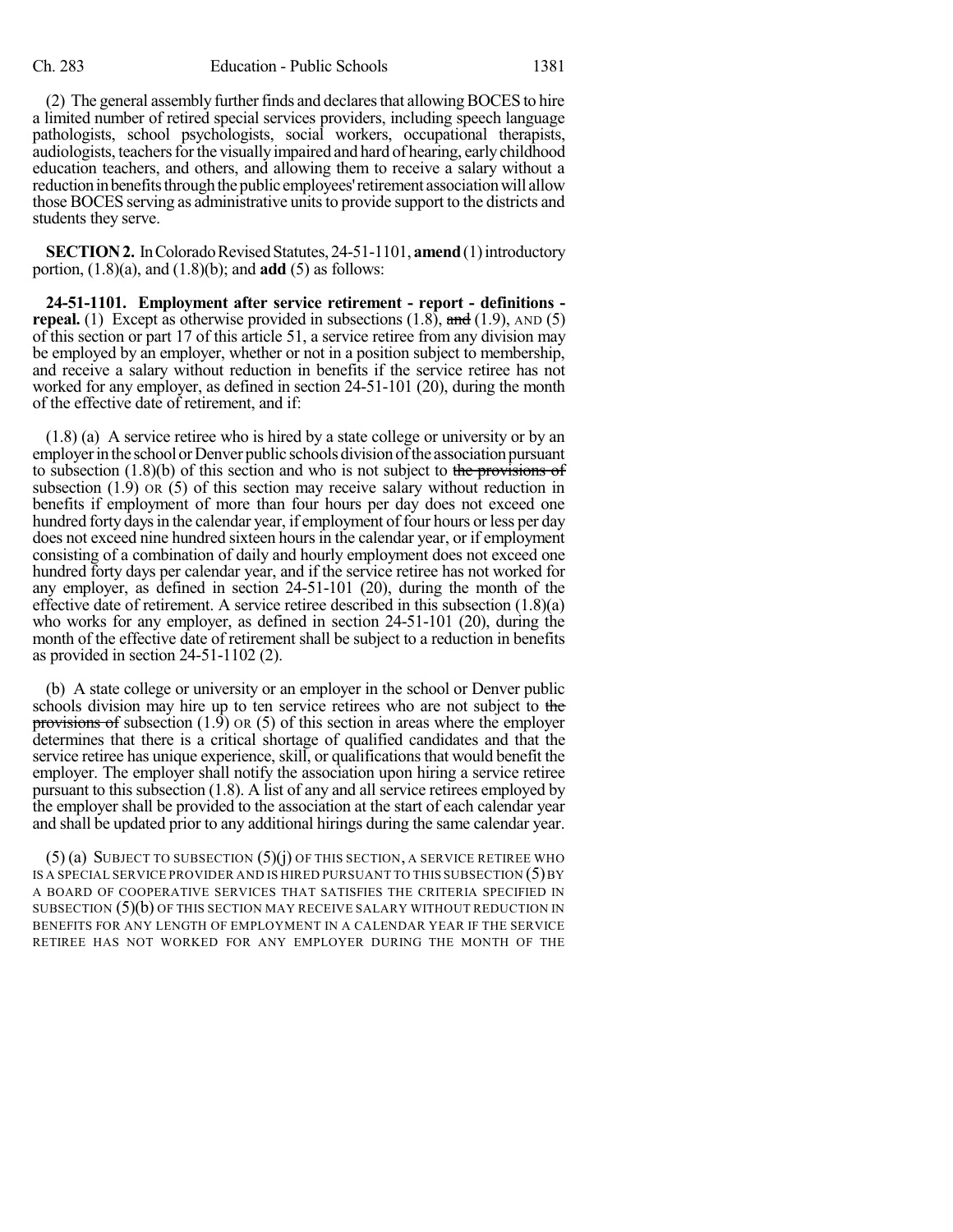EFFECTIVE DATE OF RETIREMENT. A SERVICE RETIREE DESCRIBED IN THIS SUBSECTION  $(5)(a)$  who works for any employer during the month of the EFFECTIVE DATE OF RETIREMENT SHALL BE SUBJECT TO A REDUCTION IN BENEFITS AS PROVIDED IN SECTION 24-51-1102 (2).

(b) THIS SUBSECTION (5) APPLIES ONLY IF:

(I) THE BOARD OF COOPERATIVE SERVICES HIRES THE SERVICE RETIREE TO PROVIDE SERVICES IN TWO OR MORE RURAL SCHOOL DISTRICTS AS DETERMINED BY THE DEPARTMENT OF EDUCATION BASED ON THE GEOGRAPHIC SIZE OF THE SCHOOL DISTRICT AND THE DISTANCE OF THE SCHOOL DISTRICT FROM THE NEAREST LARGE, URBANIZED AREA;

(II) THE BOARD OF COOPERATIVE SERVICES HIRES THE SERVICE RETIREE FOR THE PURPOSE OF PROVIDING SPECIAL SERVICES TO STUDENTS ENROLLED BY THE DISTRICTS SERVED BY THE BOARD OF COOPERATIVE SERVICES; AND

(III) THE BOARD OF COOPERATIVE SERVICES DETERMINES THAT THERE IS A CRITICAL SHORTAGE OF QUALIFIED SPECIAL SERVICE PROVIDERS AND THAT THE SERVICE RETIREE HAS SPECIFIC EXPERIENCE, SKILLS, OR QUALIFICATIONS THAT WOULD BENEFIT THE STUDENTS IN THE SCHOOL DISTRICTS SERVED BY THE BOARD OF COOPERATIVE SERVICES.

(c) A BOARD OF COOPERATIVE SERVICES THAT HIRES A SERVICE RETIREE PURSUANT TO THIS SUBSECTION (5) SHALL NOTIFY THE ASSOCIATION BEFORE HIRING THE SERVICE RETIREE. A LIST OF ALL SERVICE RETIREES EMPLOYED BY THE BOARD OF COOPERATIVE SERVICES SHALL BE PROVIDED TO THE ASSOCIATION AT THE START OF EACH CALENDAR YEAR AND SHALL BE UPDATED PRIOR TO ANY ADDITIONAL HIRINGS DURING THE SAME CALENDAR YEAR.

(d) THE TOTAL NUMBER OF SERVICE RETIREES HIRED BY ALL BOARDS OF COOPERATIVE SERVICES PURSUANT TO THIS SUBSECTION (5) DURING THE TIME IT IS IN EFFECT SHALL NOT EXCEED FORTY. THE ASSOCIATION SHALL ENSURE THAT THE BOARDS OF COOPERATIVE SERVICES DO NOT HIRE MORE THAN FORTY SERVICE RETIREES PURSUANT TO THIS SUBSECTION (5).

(e) A BOARD OF COOPERATIVE SERVICES THAT HIRES A SERVICE RETIREE PURSUANT TO THIS SUBSECTION (5) SHALL PROVIDE FULL PAYMENT OF ALL EMPLOYER CONTRIBUTIONS AND DISBURSEMENTS IN ACCORDANCE WITH PART 4 OF THIS ARTICLE 51,AND ALL WORKINGRETIREE CONTRIBUTIONS IN ACCORDANCE WITH PART 11 OF THIS ARTICLE 51, ON THE SALARY PAID TO THE SERVICE RETIREE DESCRIBED IN SUBSECTION  $(5)(a)$  of this section. In addition, a board of COOPERATIVE SERVICES THAT HIRES A SERVICE RETIREE PURSUANT TO THIS SUBSECTION (5) SHALL MAKE AN ADDITIONAL MONTHLY PAYMENT TO THE ASSOCIATION IN AN AMOUNT EQUAL TO TWO PERCENT OF THE SALARY PAID TO THE SERVICE RETIREE.

(f) ANY SERVICE RETIREE WHO IS EMPLOYED PURSUANT TO THIS SUBSECTION (5) SHALL NOT BE REQUIRED TO RESUME MEMBERSHIP. UPON TERMINATION OF SUCH SERVICE RETIREE'S EMPLOYMENT, THERE SHALL BE NO BENEFIT CALCULATION REFLECTING ADDITIONAL SERVICE CREDIT ACCUMULATED OR ANY INCREASE IN THE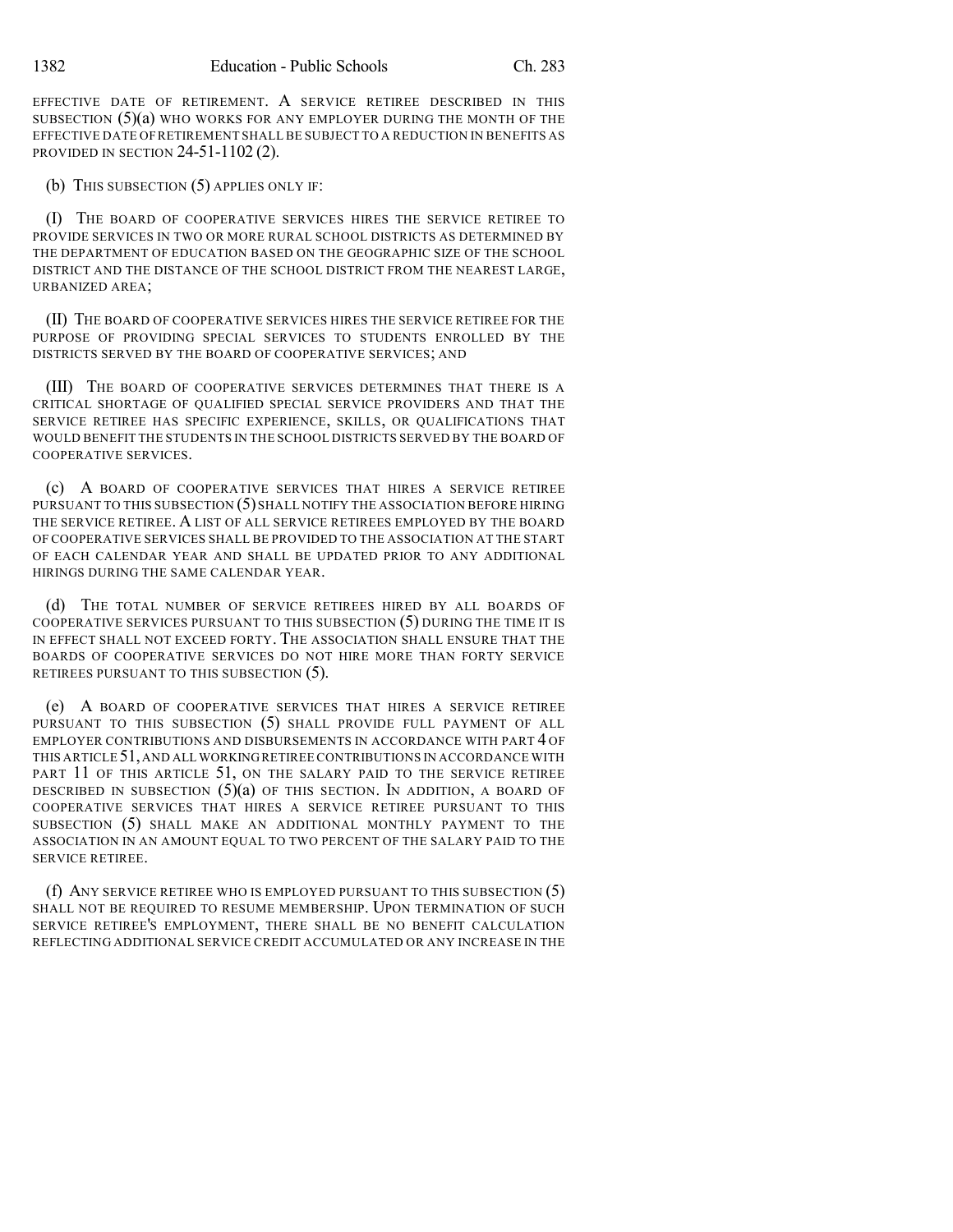HIGHEST AVERAGE SALARY OF SUCH PERSON.

(g) A SERVICE RETIREE WHO IS EMPLOYED PURSUANT TO THIS SUBSECTION (5) SHALL NOT RECEIVE A HEALTH CARE PREMIUM SUBSIDY PURSUANT TO SECTION 24-51-1206 DURING SUCH EMPLOYMENT.

(h) ANY SERVICE RETIREE WHO IS EMPLOYED PURSUANT TO THIS SUBSECTION (5) SHALL BE ELIGIBLE TO PARTICIPATE IN THE HEALTH PLAN OFFERED BY THE BOARD OF COOPERATIVE SERVICES OR A SCHOOL DISTRICT SERVED BY THE BOARD OF COOPERATIVE SERVICES WHILE EMPLOYED BY THE BOARD OF COOPERATIVE SERVICES.

(i) THE PERIOD DURING WHICH A SERVICE RETIREE MAY RECEIVE SALARY WITHOUT REDUCTION IN BENEFITS AND WITHOUT LIMITATION IN A CALENDAR YEAR PURSUANT TO THIS SUBSECTION (5) SHALL NOT EXCEED FIVE CONSECUTIVE YEARS FROM THE DATE THE SERVICE RETIREE BEGAN WORK PURSUANT TO THIS SUBSECTION (5).

(j) A SPECIAL SERVICE PROVIDER WHO RETIRES BEFORE HE OR SHE HAS MET THE AGE AND SERVICE CREDIT REQUIREMENTS FOR FULL SERVICE RETIREMENT BENEFITS PURSUANT TO SECTION 24-51-602 SHALL NOT BE EMPLOYED AFTER RETIREMENT PURSUANT TO THIS SUBSECTION  $(5)$  by the board of cooperative services that WAS THE SPECIAL SERVICE PROVIDER'S LAST EMPLOYER UNTIL TWO YEARS AFTER HIS OR HER DATE OF RETIREMENT.

(k) ON OR BEFORE DECEMBER 1, 2023, THE ASSOCIATION SHALL SUBMIT A REPORT TO THE FINANCE COMMITTEES OF THE HOUSE OF REPRESENTATIVES AND THE SENATE, OR ANY SUCCESSOR COMMITTEES, REGARDING THE EMPLOYMENT AFTER SERVICE RETIREMENT PROVISIONS OF THIS SUBSECTION (5). THE BOARDS OF COOPERATIVE SERVICES THAT EMPLOY SPECIAL SERVICE PROVIDERS PURSUANT TO THIS SUBSECTION (5) SHALL PROVIDE INFORMATION REQUESTED BY THE ASSOCIATION FOR THE PURPOSES OF THE REPORT. THE REPORT SHALL INCLUDE:

(I) THE NUMBER OF SPECIAL SERVICE PROVIDERS WHO HAVE BEEN EMPLOYED AFTER SERVICE RETIREMENT PURSUANT TO THIS SUBSECTION (5) AS OF THE DATE OF THE REPORT;

(II) THE EXTENT TO WHICH THIS SUBSECTION (5) HAS HELPED BOARDS OF COOPERATIVE SERVICES ADDRESS SHORTAGES OF SCHOOL SPECIAL SERVICE PROVIDERS;

(III) THE COSTS, IF ANY, TO THE ASSOCIATION AS A RESULT OF THIS SUBSECTION (5); AND

(IV) ANY OTHER INFORMATION DEEMED RELEVANT BY THE ASSOCIATION.

(l) AS USED IN THIS SUBSECTION (5):

(I) "BOARD OF COOPERATIVE SERVICES" HAS THE SAME MEANING AS SET FORTH IN SECTION 22-5-103 (2).